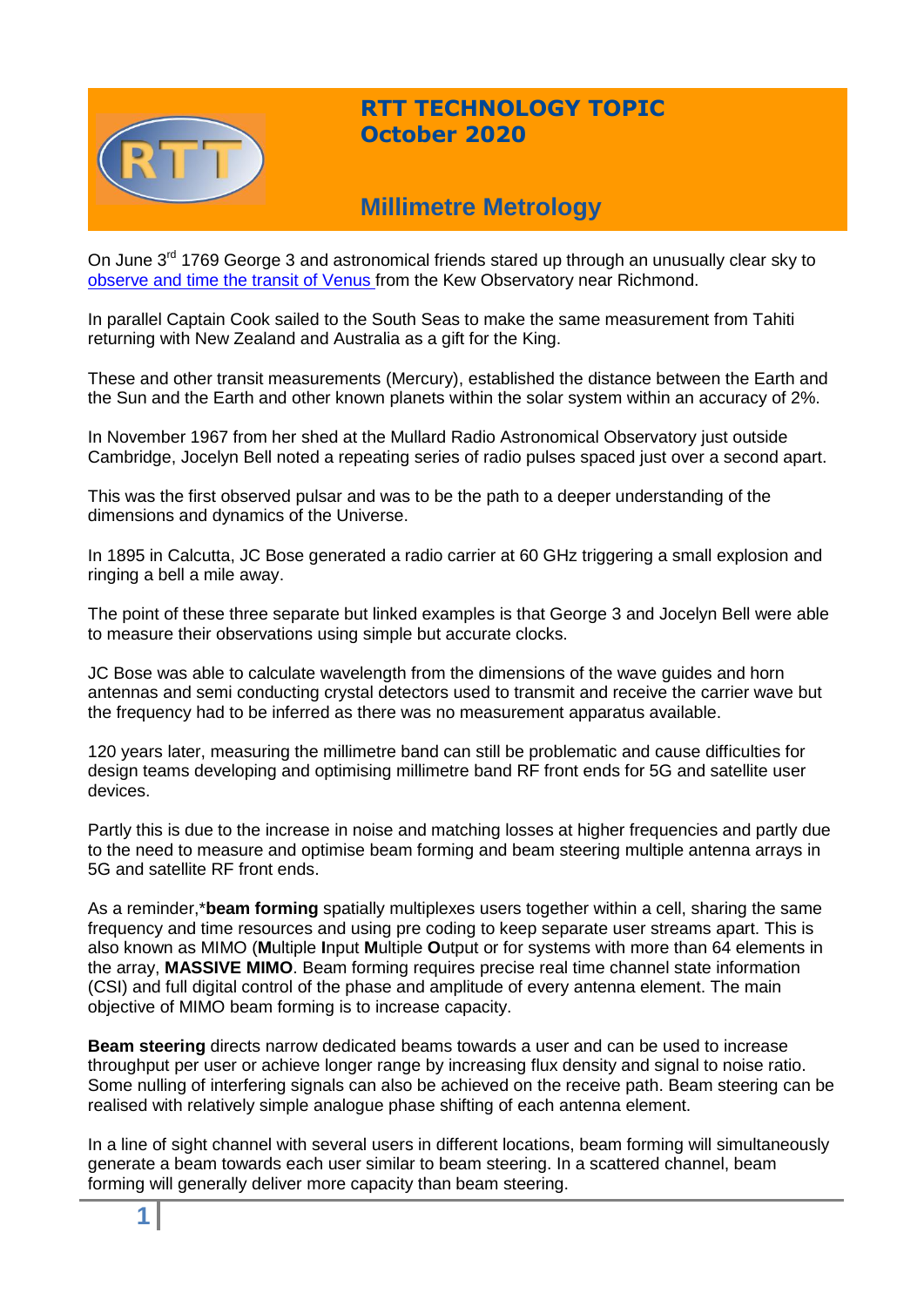Beam steering will deliver range gain in line of sight conditions, for example to and from a satellite directly overhead and can be used to form virtual cells of terrestrial coverage. 5G terrestrial beam forming is usually deployed as TDD as the transmit and receive path are reciprocal. This simplifies channel sounding.

Satellite radios links are typically FDD as this improves receive sensitivity. If TDD was used, round trip delay would introduce unacceptable inter symbol interference and/or require excessive time domain guard band overhead. Co sharing terrestrial 5G TDD and satellite FDD in Ku and Ka band therefore requires precise spatial separation.

Theoretically narrower beam widths mean that more users can be supported within a given amount of spectrum within a certain amount of 3D space. Directional gain should increase individual user throughput and some capacity gain can be achieved by having smaller cells.

Antenna arrays with a beam width of less than one degree are described as fractional beam width. A 0.7 degree beam at 40 GHz delivers approximately 44 dBi of directional gain. An array of the same aperture at 70/80 GHz with a 0.35 degree beam width increases the directional gain, as you would expect, by 6 dB and allows the RF signal to be sent to specific small geographic areas as and when required. Beam allocation is cell specific whereas in 5G it is user specific.

A V band high count LEO constellation at 1200 kilometres could for example be configured to provision thousands of cells with a radius of 8 to 11 kilometres. Fractional beam width antenna arrays in space in lower orbits could realise smaller cells and relatively dense terrestrial frequency re use though less dense than terrestrial 5G where inter site distances of 100 metres to 400 metres are not uncommon. A high gain RF down link from a satellite could however be destructive to a spectrally adjacent terrestrial 5G TDD receiver front end. Potential capacity gains from spectrum sharing could therefore be compromised by inter-system interference.

Note also that as beam width reduces, phase or amplitude distortion will become progressively problematic (and harder to test - see below). There will also be a bigger difference between the theoretical performance of the antenna array and its real life performance (usually described as implementation loss). This means testing becomes more important (see below).

In 5G FR2 Ku and Ka-band 5G, the channel is typically sparse with only two or three significant line of sight or non-line of sight paths to the user with non-line of sight exhibiting high losses from surface absorption. FR2 massive MIMO systems are therefore more likely to employ hybrid beam forming where instead of having one RF chain per element, the array is sub divided with each group having its own RF chain with final beam steering done by analogue RF phase shifting. This reduces hardware cost and complexity and CSI overhead.

## **But it does not reduce test complexity.**

2G tests of base stations and user devices were all cabled.

Cabled testing however does not capture how well or badly an antenna system is performing. 3G therefore introduced radiated performance requirements for measuring/estimating antenna efficiency.

4G introduced test regimes for base station active antenna systems and user device MIMO.

5G FR1 (<6 GHz) is similar to 4G but with extended UE MIMO testing.

5G FR2 (>6 GHz including the millimetre band >30 GHz) is entirely specified and validated using radiated Over the Air (OTA) connections with transmitter performance specified as equivalent isotropic radiated power (EIRP) which is measured in a specific direction unlike previous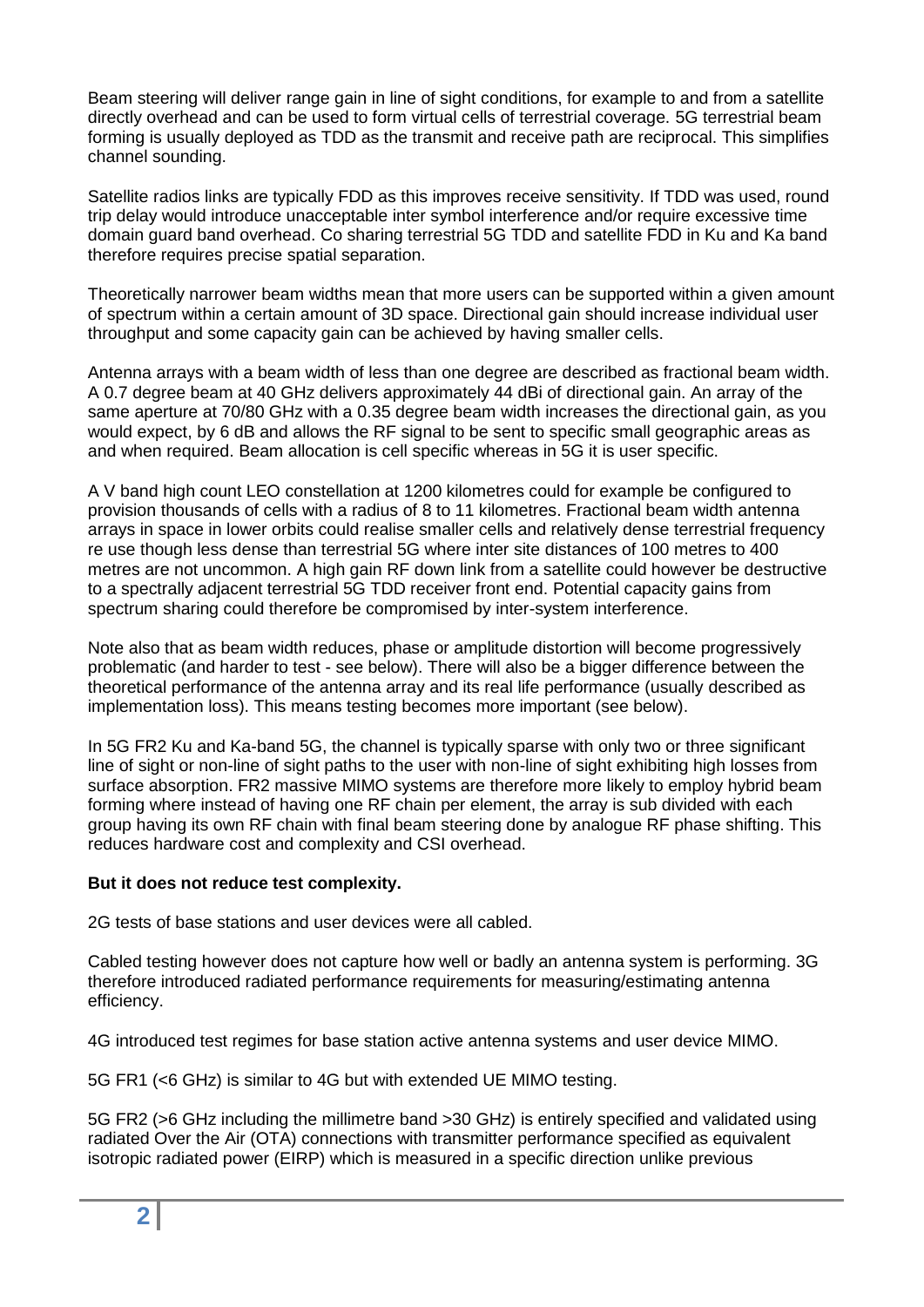transmitted radiated power measurements which are a 3 D average. The receiver similarly is measured as equivalent isotropic sensitivity (EIS).

The 3D test involves rotating the phone until a peak EIRP is measured. Other EIRP outputs are described as spherical coverage tests. The UE has to be beam locked while these tests are done.

Note that in an FR2 smart phone, there is an expectation of 7dBi of downlink peak gain. This implies that this is an important parameter to measure with implications for 5G terrestrial network performance and network economics.

However there is an order of uncertainty of about 7dB as to how these metrics are measured. Additionally there may be up to 13 dB of hand loss depending on where the antennas are mounted and other issues like ground plane and matching loss under conditions of variable capacitance. These test uncertainties are compounded by differences in radiated path loss between near field and far field measurement methodologies. This level of test ambiguity should be worrying to anyone interested in the economics of 5G and satellite networks.

The message is that George 3 knew what he was measuring, how to measure the observation and how to make calculations based on the measurements.

It was of course nice to know the dimensions of the solar system but it was never going to be an option to improve its performance.

Likewise Jocelyn Bell unlocked our ability to comprehend the dynamics of the Universe but without the prospect of changing it in meaningful ways.

Millimetre testing might be more mundane but has immediate (and long term) monetary implications for the 5G and satellite industry.

A subject that surely deserves more scrutiny?

\*Thanks to Moray Rumney for sharing his presentations for Keysight Technologies on the differences between beam forming and beam steering.

#### **Ends**

For more background on these topics, buy a copy of our latest book

#### **5G and Satellite Spectrum, Standards and Scale**

Available from Artech House, you can order a copy on line using the code VAR25 to give you a 25% discount.

**<http://uk.artechhouse.com/5G-and-Satellite-Spectrum-Standards-and-Scale-P1935.aspx>**

And/or join us for our next Webinar hosted by Niche Markets Asia

## **[New Radio and New Space](https://www.nichemarketsasia.com/new-radio-and-new-space)**

Thursday 19 November

<https://www.nichemarketsasia.com/new-radio-and-new-space>

#### **About RTT Technology Topics**